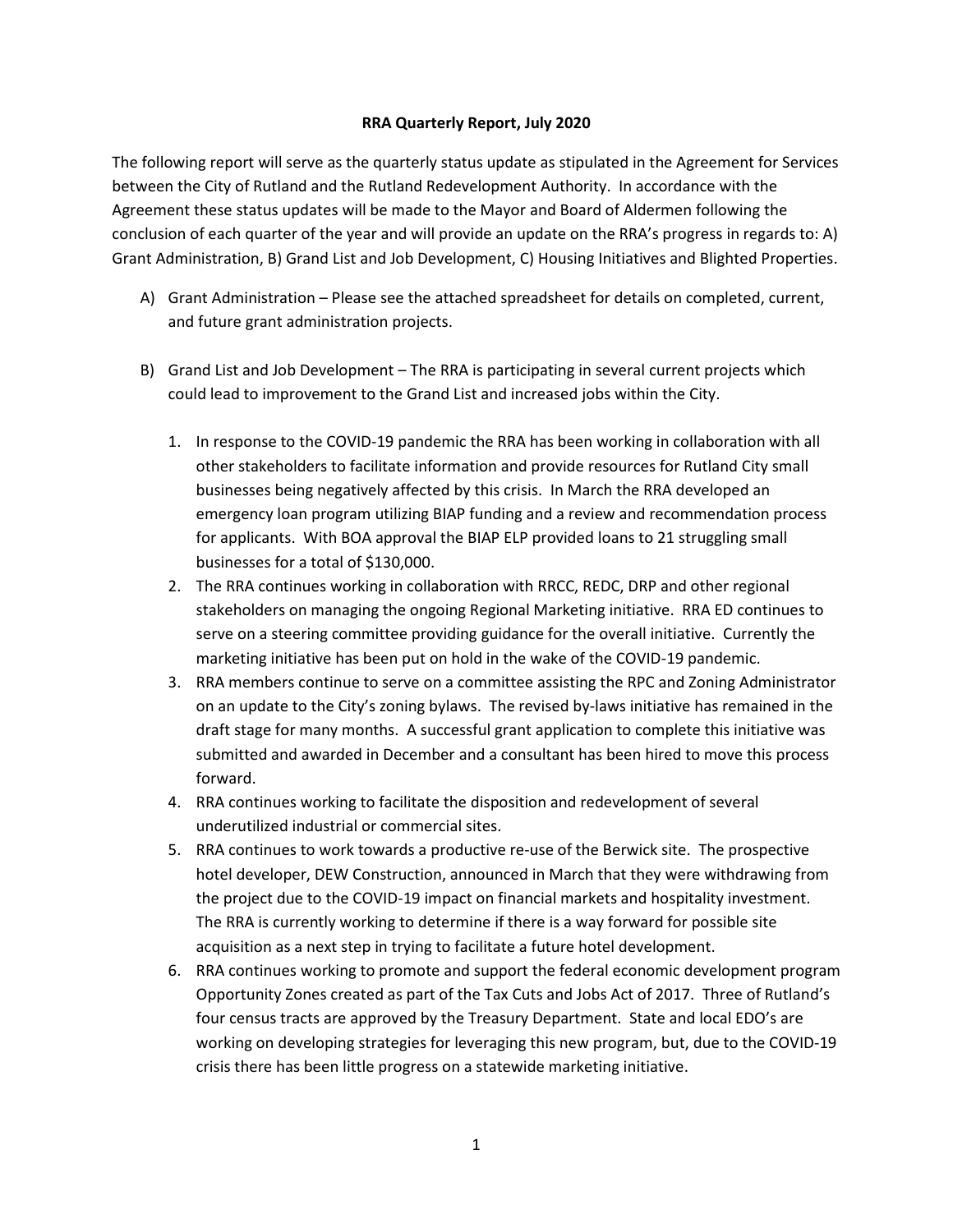- 7. RRA and DRP have been facilitating an updated Downtown Strategic Plan initiative. The Vendor, Camoin Associates, completed and presented the updated study to the community on June 23<sup>rd</sup>. Recommendations and implementation steps will be evaluated moving forward.
- 8. RRA and City of Rutland have submitted an application for a Northern Borders Regional Commission grant to help fund acquisition of the CSJ Community Center. Grant award notification is expected in August.
- 9. RRA and DRP have formed a joint steering committee to focus on downtown investment and redevelopment. Currently the committee will be overseeing the upcoming Downtown Strategic Plan process as its key focus.
- 10. With the transfer of ownership from the College of St. Joseph to HFCU the RRA and other stakeholders are working to facilitate a future plan for the campus. The RRA has been working with other City stakeholders on an acquisition plan for the City to purchase the former Athletic Center and surrounding lands from current owner HFCU. RRA has also been involved in ongoing discussions with a prospective senior housing developer who has expressed interest in a portion of the 118 acre campus.
- 11. The annual maintenance of existing gateway bump-outs has been determined with RRA working to facilitate an agreement between the Rec and Parks Dept. and a local landscaping company to maintain these areas for the 2020 season. These areas have been well maintained through the early part of the summer.
- 12. In April the RRA, in collaboration with DRP, RRPC and other City stakeholders, began working on planning and implementing a Center Street modification pilot project to allow expanded outdoor seating for restaurants and bars and enhance pedestrian activity and commerce downtown. At the end of June this initiative has been substantially completed with street width and parking modifications, multiple "parklet" dining areas established, and enhanced streetscape aesthetics with new plants, trees, and street painting. This "pilot" initiative will be evaluated at the end of September and decisions will be made as to its success and the City's willingness to seek and commit resources to plan and engineer a more permanent modification to Center Street.
- C) Housing Initiatives and Blighted Properties The following progress has been made towards the remediation of Rutland City's vacant and blighted properties and focus on improving City housing.
	- 1. RRA continues to work with the Rutland County Parent Child Center as they strive to overcome issues before beginning their planned implementation rehab work at 16 Chaplin Ave. Project is currently seeking funding through USDA Rural Development with a feasibility study being required before a loan will be offered.